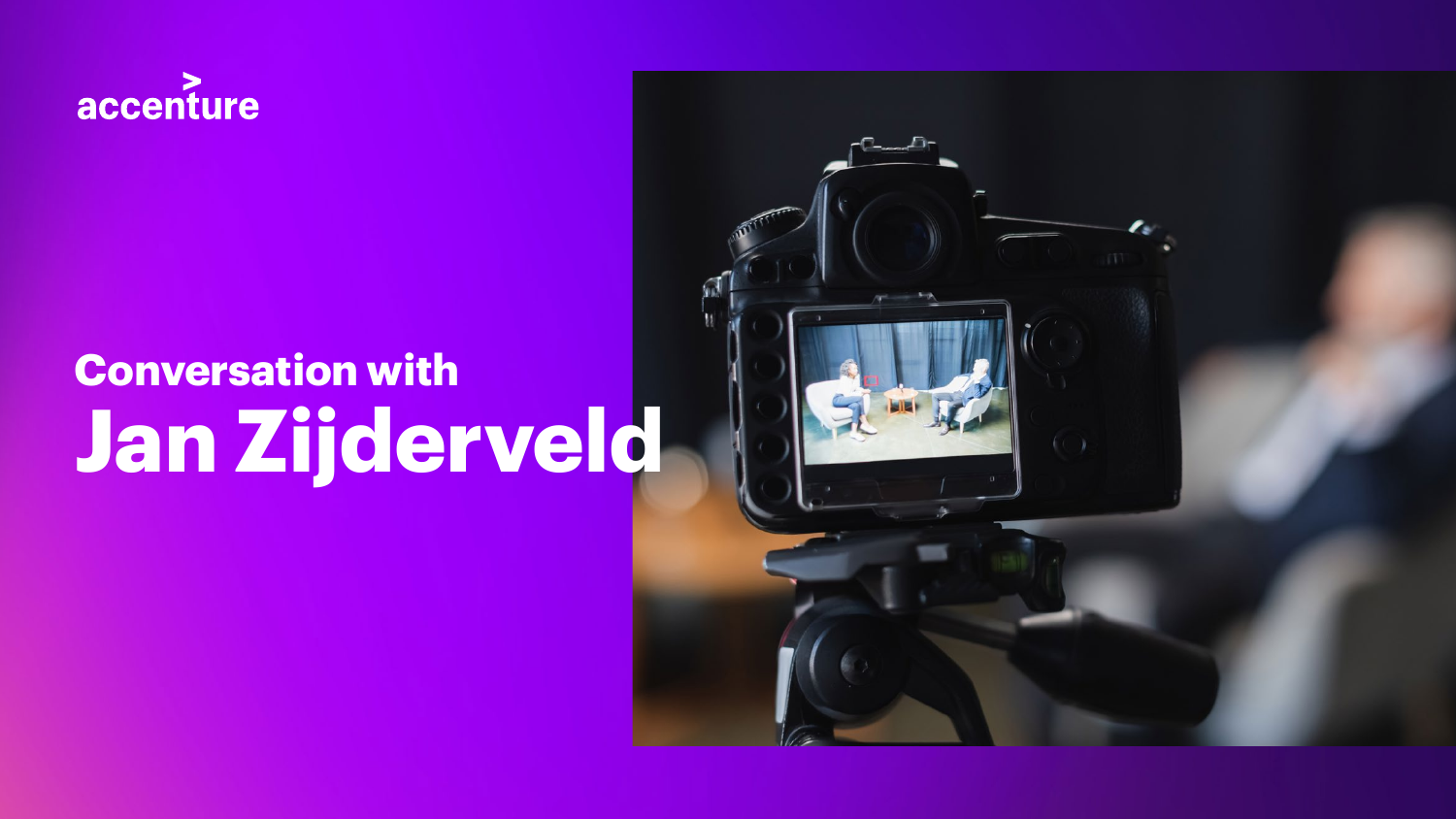

Jan Zijderveld is an experienced global executive, with a 30-year international career at Unilever, living in multiple countries and leading different businesses across the world. During his later years at Unilever, he served on its Executive Committee and as President of Unilever's \$14 billion European business. In 2018, Jan became the CEO of Avon (NYSE)—the iconic, purpose-driven beauty business—to create a new chapter for the organization.

Jan believes in growing brands and businesses by connecting with consumers and citizens and bringing a company's purpose to life. In today's incredibly fast-pace world, more than ever before, "we need to understand and serve the needs of our consumers today. We need to reinvent ourselves to stay relevant in the way we do business." He also believes that organizations must put purpose first as they pioneer new ways of doing well by doing good.

We talked with Jan about how organizations should be thinking about their purpose (which may include but isn't just about sustainability), technology transformation, connecting with consumers and how organizational culture can help them be successful.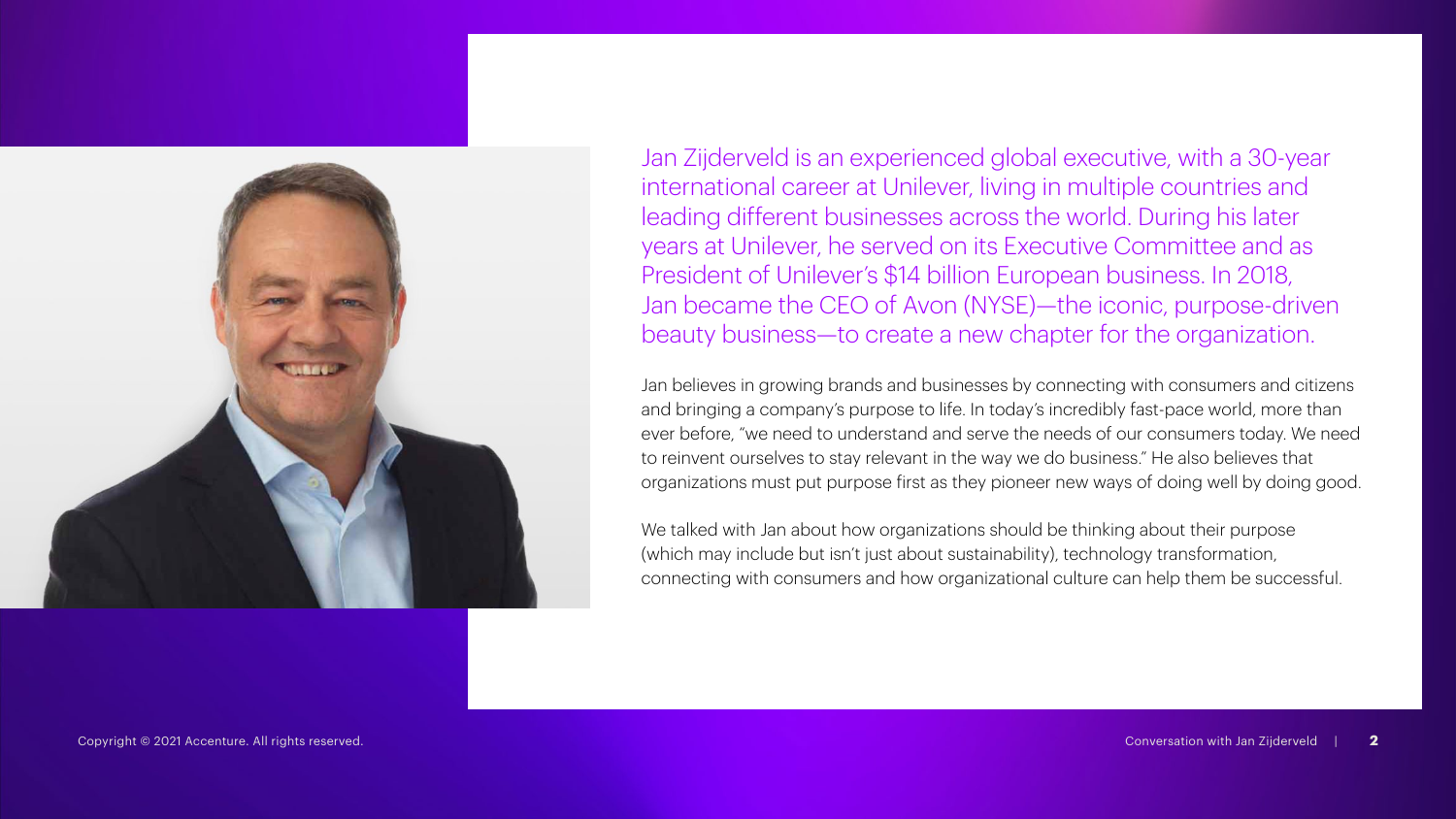#### **Why do organizations need to think more than ever about their purpose?**

It has never been easy to lead an organization, but we now have big challenges facing us: increased complexity in the operating environment, volatility, uncertainty in markets, rising consumer expectations, rapid technological change, and the global climate threat—to name a few. Leaders can no longer focus only on hitting quarterly targets but must have multiple leadership skills in their toolbox if they want to be successful in the long term.

One of these tools is a single-minded clarity about why the organization exists—what its purpose is beyond just existing and making money. In other words, why do you exist and how do you go about getting things done? Especially with the onset of the global pandemic, individuals are thinking more deeply than ever about their purpose and the role they play in the world.

Individuals are keen to be part of something bigger, something that improves the world and the people in it. They want to work for organizations with good people and positive, clear values. They want a Northern star to rally around and support.

Leaders can no longer focus only on hitting quarterly targets but must have multiple leadership skills in their toolbox if they want to be successful in the long term.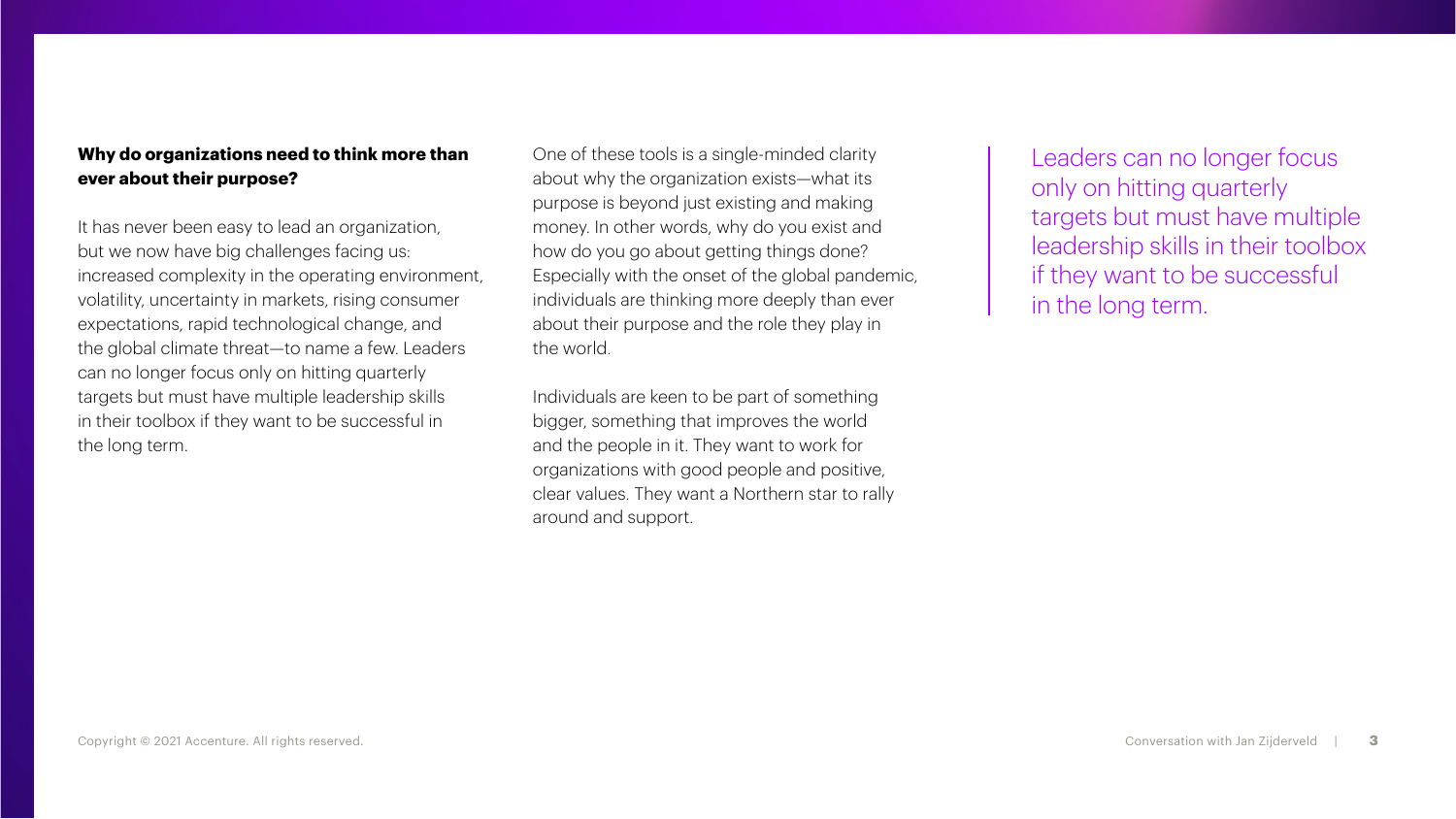**How can Consumer Packaged Goods (CPG) companies prepare themselves for the constant and rapidly changing consumer wants and needs and the required continual redefinition that implies for the business?**

#### First, **ensure your business is relevant.**

You need to be in love—and a little obsessed with the core need you are meeting. Are you serving it in the best possible way? This will require staying close to your current users AND keeping a keen eye on who will be your future users.

Having said that, many incumbents underestimate the new. At Unilever, for example, we underestimated the growth of non-black and premium teas.

Second, **future-proof your portfolio.** The portfolio drives long-term growth, not market share. Markets and opportunities continuously shift and move as new ideas and options for consumers become available. These shifting opportunities do not go unnoticed by leaders, but sometimes, are ignored or underestimated because they are still small.

In the end, brands that win are able to build penetration, loyalty and a following over time because they kept staying relevant and delighting their consumers.

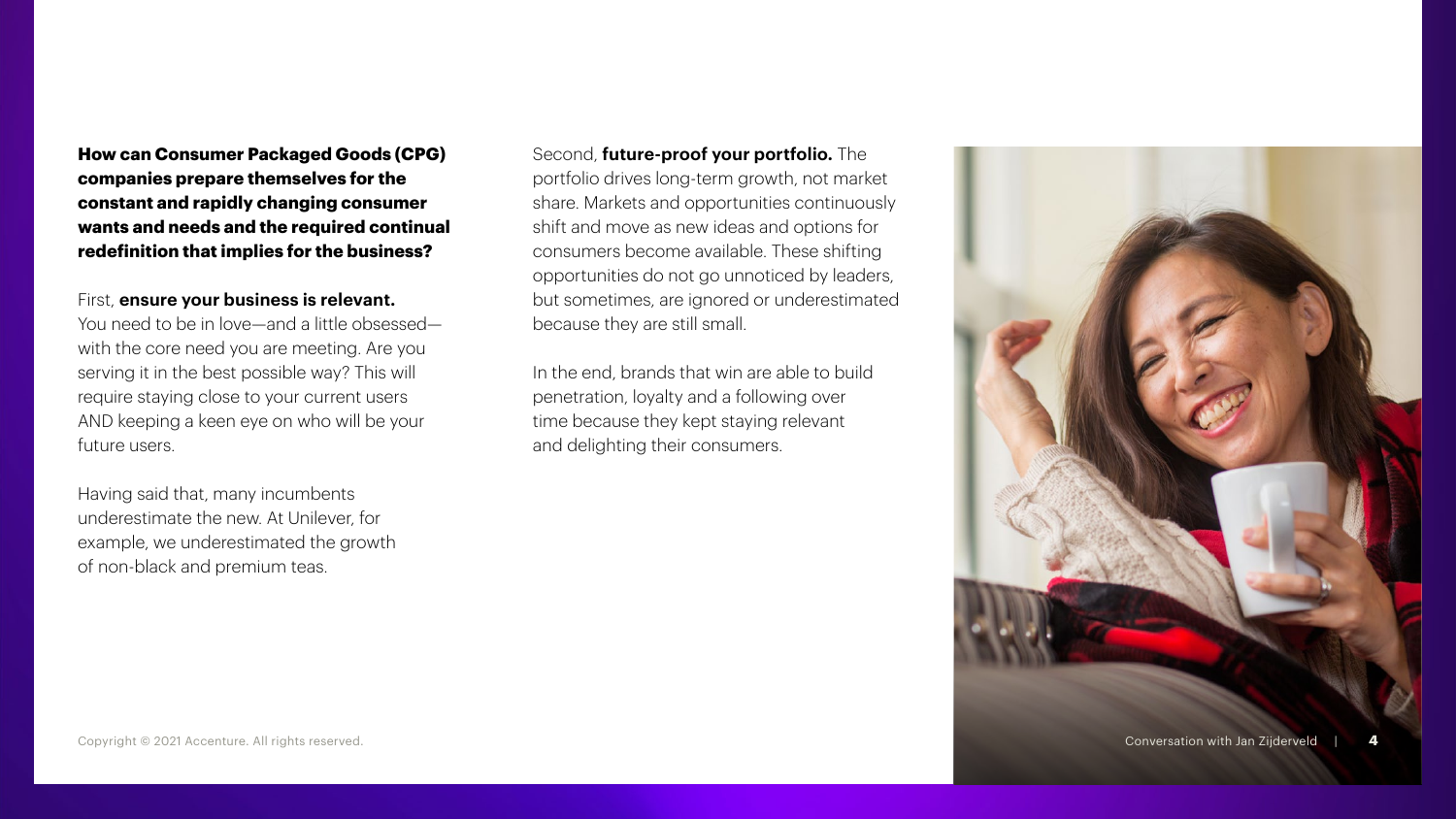#### **How can leaders identify passing fads versus trends that are here to stay? What current trends to you think are longer-term in nature?**

This is challenging for any leader. It's back to that being quite thoughtful about your portfolio, and actively, intentionally managing it, and avoiding complacency. It's also being obsessive about serving consumers better than anyone else. At the same time, leaders must be aware and open to shifts that are occurring around them.

Trends that I think are here to stay are sustainability; knowing how to get, sell to and communicate with consumers; understanding how consumers shop and interact with the brand; and eCommerce. The digital aspects are critical to get right. Speed is another key trend: a sense of urgency is essential to be able to act on new challenges or opportunities. A start-up mentality is required.

#### **What role does social commerce and newer technologies like augmented or virtual reality play in the consumer engagement arena?**

These all represent important new potential channels for CPGs to reach consumers. Social commerce is a particularly effective way to drive personalization with consumers for an end-toend, seamless experience. It's critical, again, to have real clarity around your brand to understand how you can best apply social commerce to drive growth. Some products may not require personalization for your consumers, while for some, social can unlock a vast array of new opportunities.

Augmented and virtual reality are already being used to create experiences that are novel for consumers. For example, [curology.com](http://curology.com) has created a whole app for photographing your face and then advising you on skin care, makeup, etc. And Adidas allow consumers to design their own sneakers. Several professional sports teams are using VR to create fun, new, virtual fan experiences. Using these technologies just for the sake of novelty can be risky and costly beware of the shiny new objects. But if they truly drive consumer engagement, they can be another effective tool to connect and build loyalty.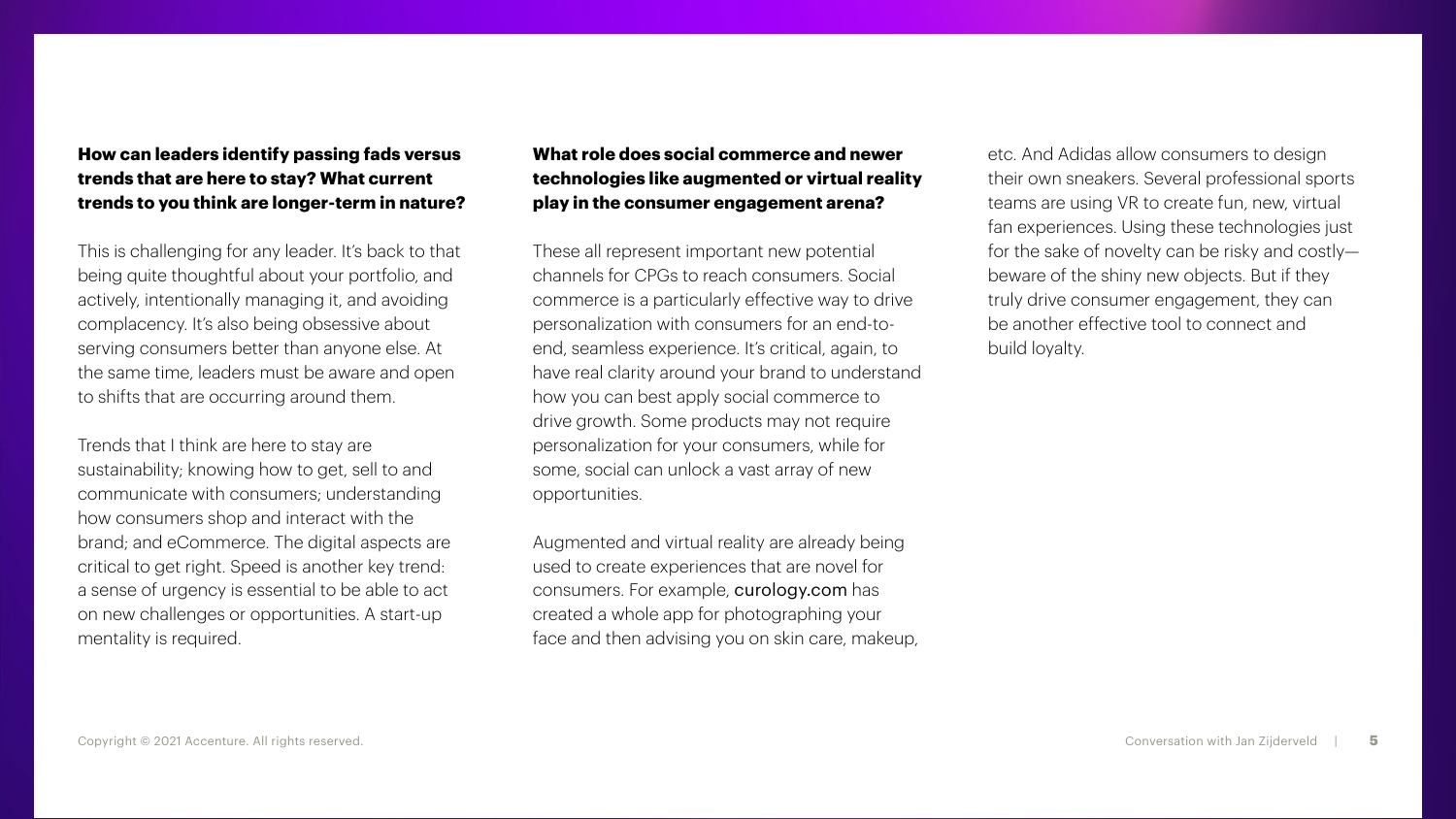#### **What role does digital transformation play in future-proofing your business?**

Digital transformation is the great accelerator and needs to be integrated into all aspects of the business systems and operations. But figuring out how to bring digital technologies is not easy. First, leaders must really understand what the real core of how they make money is and why their consumers love them. That knowledge will require deep business understanding, which then informs how to unleash the power of technology and digital where it can add most value to the business.

Selecting which technologies are best for your organization can feel a bit like a child walking into a toy store wanting everything in sight. However, the focus should be on internal improvementshow to run finance, supply chain, procurement and HR—to create a backbone of excellence. This may require taking the old value chain apart and putting it back together in new ways. And an analytics insight engine will be critical for leveraging data to optimize efficiency in the full value chain.

Digital transformation should also improve how organizations connect with their customers and consumers, e.g., going from old 30-second ads on TV to digital marketing and social selling that creates a full on-and offline relationship.

In addition, the selection of technologies should help improve how people in the organization team and work together. Collaborative ways of working, rather than rigid functional silos, should be adopted to solve customers' and consumers' most vexing challenges.

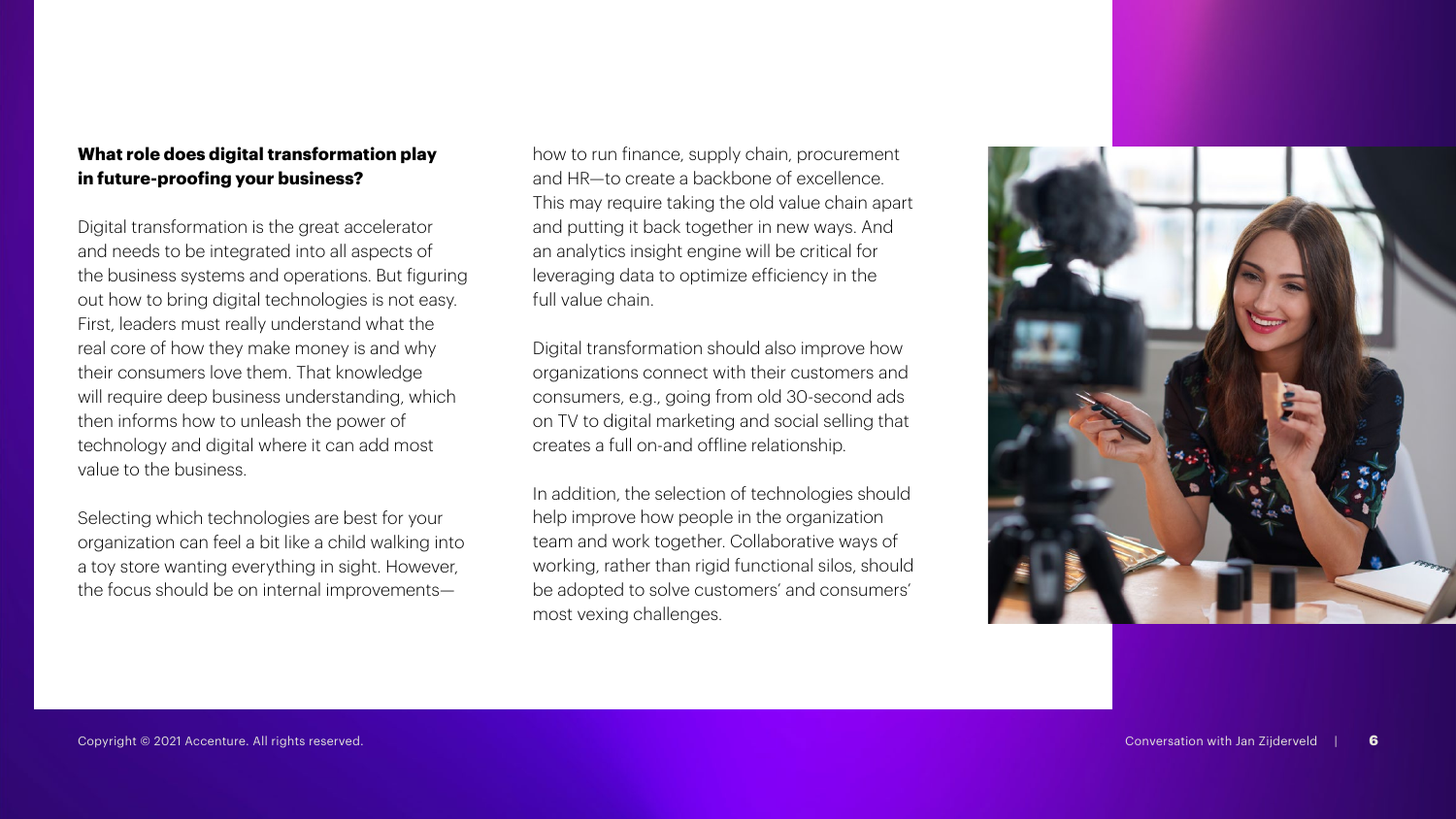The culture must be steeped in values that prize honesty, integrity, hard work, a hunger to win, and the need for speed and progress.

### **How important is organization culture in the digital organization?**

Organization culture is the glue that holds purpose, values and people together. Creating a vibrant, healthy work environment—based on the organization's core purpose and values becomes even more important when managing remote teams, during turnarounds and when facing unprecedented changes.

In addition to knowing the purpose of the organization, the culture needs to be passionfilled with a love of the brand and product and providing the best solutions for consumers. Implementing new technology platforms and tools will need to be accompanied by a clear plan for integrating the technology and people. This human + machine combination is powerful, but either one in isolation will not be enough to sustain long-term growth.

The culture must be steeped in values that prize honesty, integrity, hard work, a hunger to win, and the need for speed and progress. This includes encouraging diversity in all its forms and rejecting unethical behavior. An openness to the outside world is also critical. Opening the culture up fosters collaboration and cooperation, which are key to long-term growth and success. Promote curiosity and stay humble to learn.

Culture needs to be nurtured and adapted over time, particularly in established companies with long histories or those undergoing rapid change. Leaders will need to balance the burning platform and the need to change.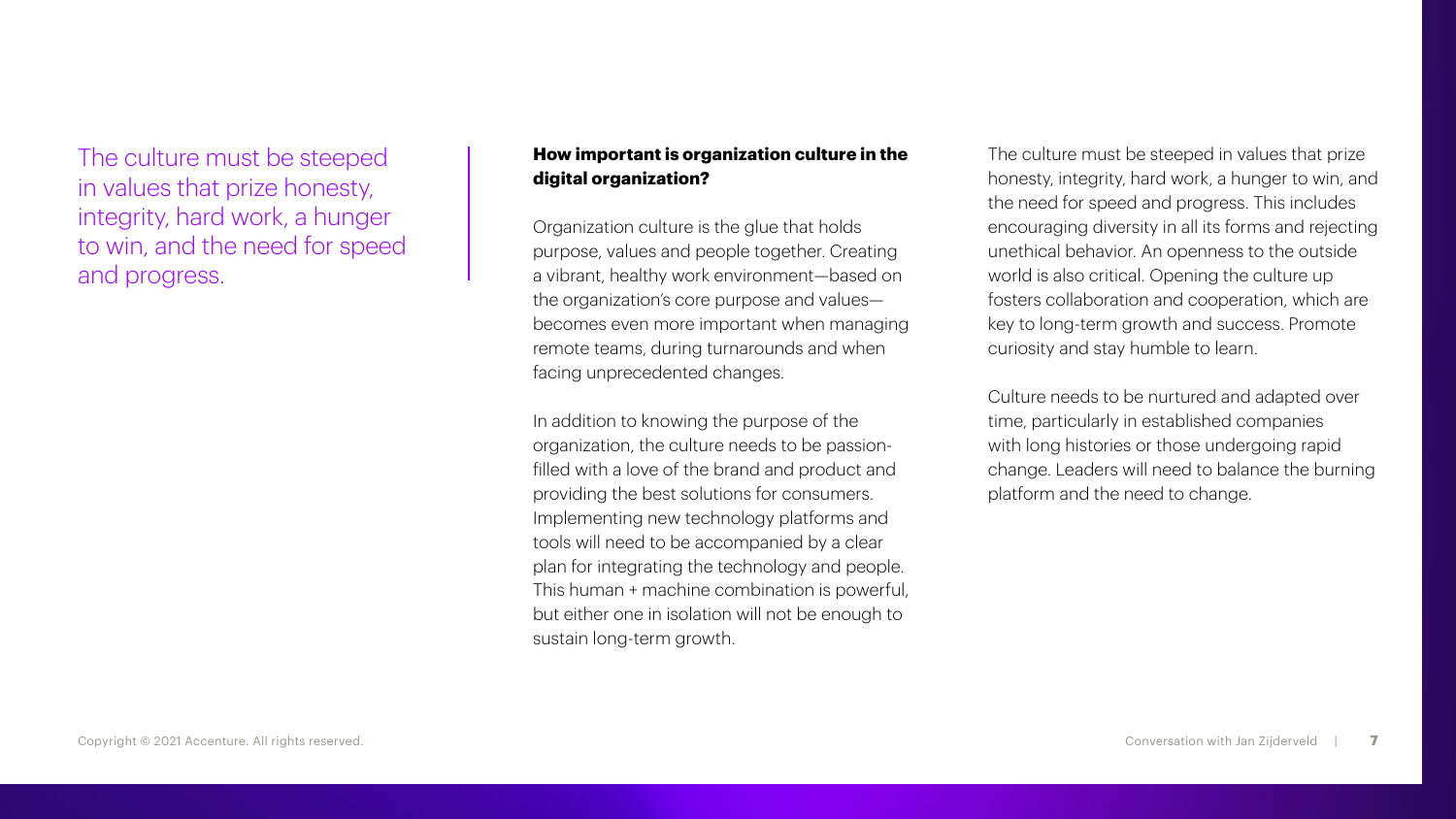### **What do you see as the long-term growth priorities and pockets of value for CPGs going forward?**

As already mentioned, the ongoing theme of sustainability offers a variety of opportunities. How can we reduce waste or have a lower impact on the earth in what we produce or consume? How can we create healthier foods such as meatless options and more fruit that are better for us and for the environment?

Personalization for the consumer is also here to stay and a significant growth opportunity. It may come in the form of very individual consumer personalization or in fully immersive, integrated experiences. Either way, CPGs will need to get closer to consumers to deeply understand what drives and engages them.

Digitalization is another growth priority that, if accompanied by the right people and cultural elements, can help drive long-term growth for the organization.